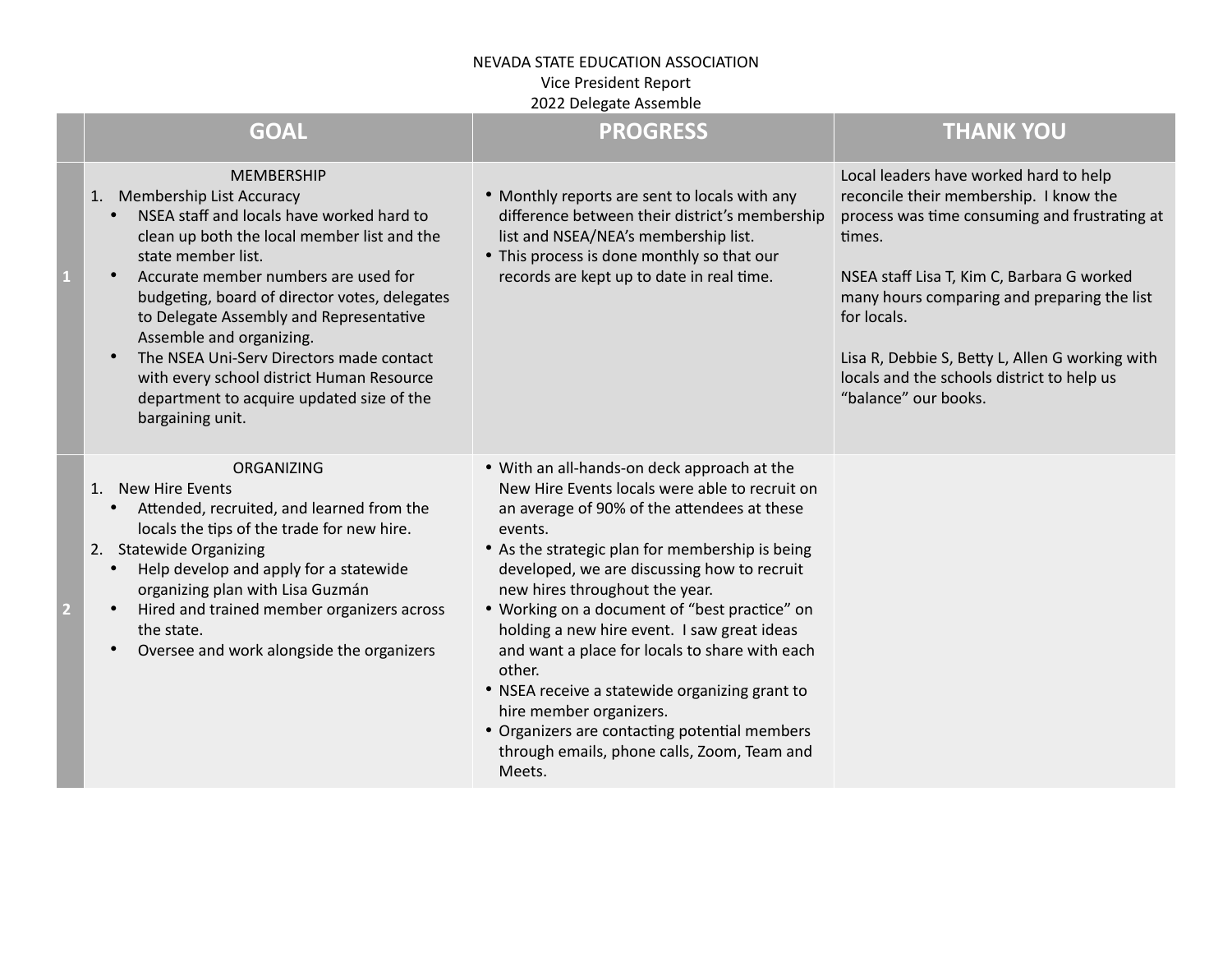## NEVADA STATE EDUCATION ASSOCIATION Vice President Report 2022 Delegate Assemble

| B | <b>GRASSROOT AMBASSADORS</b><br>1. 2020 Special Session<br>Ambassadors lead the fight for a mining tax<br>$\bullet$<br>increase for education funding<br>Ambassadors join our partner to fight the<br>$\bullet$<br>employer liability waver during the pandemic.<br>"Line the Streets at 6 Feet"<br>$\bullet$<br>2. 2021 Legislative Session<br>Ambassadors had a strong presence during the<br>$\bullet$<br>session, writing letters, contacting fellow<br>members, and testifying on the phone call.<br>Organized an Education Rally<br>$\bullet$<br>Participated in Lobby Day<br>$\bullet$<br>3. Time for 20<br>Currently developing the campaign | Ambassadors had a strong presence during<br>the session, writing letters, contacting fellow<br>members, and testifying on the phone call.<br>The groundwork for the 2021 Legislative<br>session mining bill was started during this<br>session as ambassadors testified after<br>midnight many nights on the needs for more<br>funding.<br>School districts were not excluded from the<br>liability bill.<br>The Ambassadors also organized the "Line<br>$\bullet$<br>the Streets at 6 Feet" Rally. The rally was<br>held in Carson, Las Vegas and on Zoom. The<br>Zoom portion allowed media outlets to pull<br>clips of speakers for the evening news in<br>other parts of the state. | Selena La Rue Hatch is the co-chair and heart<br>of the Grassroot Ambassadors.<br>The Ambassador Steering Committee<br>Carmen Andrew (NEA-SN)<br>$\bullet$<br>Marvin Bell (WESP)<br>$\bullet$<br>Susan Kaiser (WREA)<br>$\bullet$<br>Kathi MacDonald (ESEA)<br>$\bullet$<br>Fauna Pettit (WEA)<br>$\bullet$<br>Kristen Prostinak (U of NEA)<br>$\bullet$<br>Monique Newkirk (ESEA)<br>$\bullet$<br>Heather Simms (UCN)<br>$\bullet$<br>All the Ambassadors who have made their<br>voices heard.<br>Staff Liaisons: Chris Daly and Alex Marks |
|---|------------------------------------------------------------------------------------------------------------------------------------------------------------------------------------------------------------------------------------------------------------------------------------------------------------------------------------------------------------------------------------------------------------------------------------------------------------------------------------------------------------------------------------------------------------------------------------------------------------------------------------------------------|-----------------------------------------------------------------------------------------------------------------------------------------------------------------------------------------------------------------------------------------------------------------------------------------------------------------------------------------------------------------------------------------------------------------------------------------------------------------------------------------------------------------------------------------------------------------------------------------------------------------------------------------------------------------------------------------|----------------------------------------------------------------------------------------------------------------------------------------------------------------------------------------------------------------------------------------------------------------------------------------------------------------------------------------------------------------------------------------------------------------------------------------------------------------------------------------------------------------------------------------------|
|   | <b>ESEA</b><br>1. Mentoring the ESEA President during her first<br>year in office.<br>2. Leadership Development with the board of<br>directors of ESEA<br><b>Hosted Monthly Townhalls and Socials</b><br>3.                                                                                                                                                                                                                                                                                                                                                                                                                                          | Worked with Jan weekly to support her first<br>$\bullet$<br>year as President.<br>Met with the Executive Officers monthly to<br>$\bullet$<br>develop the agenda for Board meeting and<br>AR council.<br>Met with the ESEA Board Month on long<br>$\bullet$<br>term goals.                                                                                                                                                                                                                                                                                                                                                                                                               | Thank you to the ESEA Board and President for<br>all the hard work and fun Zoom social hours.                                                                                                                                                                                                                                                                                                                                                                                                                                                |
| 5 | DEVELOPING LOCAL LEADERS<br>1. Summer Leadership<br>Opportunities to be an active member<br>2.<br><b>Grassroots Ambassadors</b><br>Lobby Day<br><b>Officer Trainings</b><br>$\bullet$                                                                                                                                                                                                                                                                                                                                                                                                                                                                | Members participated in "How to be an<br>$\bullet$<br>officer in the Association" training.<br>New leaders and returning leaders<br>$\bullet$<br>participated in training at the beginning of<br>the years.<br>I've been attending meetings a having one<br>$\bullet$<br>on one conversations with members to<br>engage them in committee work that fits<br>their interest.                                                                                                                                                                                                                                                                                                             | Congratulations to the NSEA IPD committee.<br>Their commitment, hard work and many hours<br>made last summer's Leadership Conference<br>successful. I am looking forward to the Spring<br>mini conference on April 30, 2022<br>I like to thank the local leaders and UniServ<br>staff for their help identifying our future<br>leaders.                                                                                                                                                                                                      |